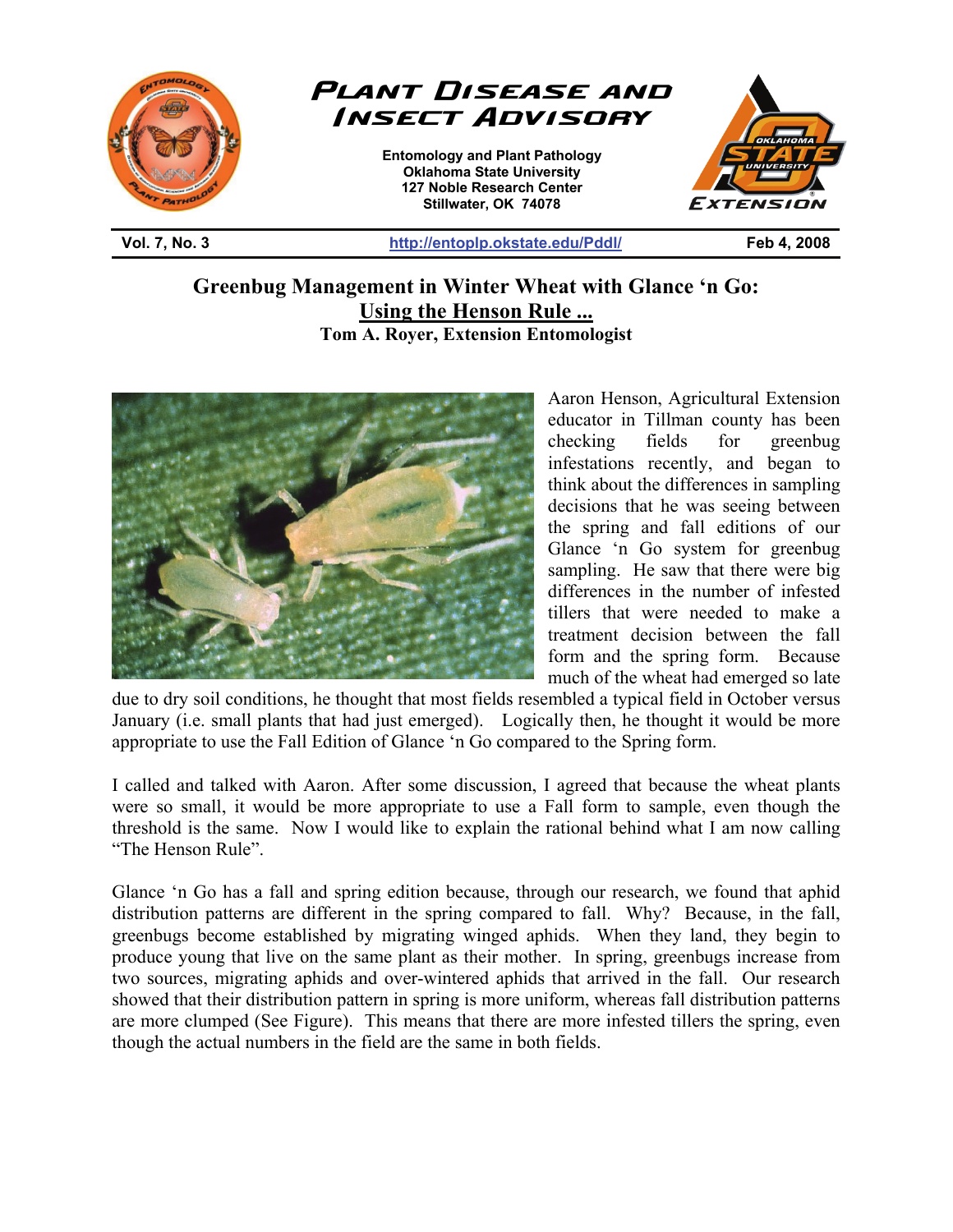

The "Henson Rule" is applied when a field is planted late, or when it does not emerge until very late (typical of some fields this year). The only aphids that would be in the field are ones that migrated in during a warm spell. Thus, their spacing pattern would be more clumped, like you would normally see in the fall.

What is the Henson Rule? It states: if the field has very small plants (2-6 leaves) in January and February, use the fall Glance 'n Go form to sample and make a decision to treat. Remember, the actual treatment threshold is the same; it is just that the spacing pattern is different.

A treatment threshold can be estimated by accessing the Greenbug Expert System which is located on the Entomology and Plant Pathology website at http://entoplp.okstate.edu/. Just click on "Agricultural Models", then Cereal Aphids Pest Management, and you will find yourself in the Greenbug Expert System. By following some simple instructions, you can use the Economic Threshold Calculator to determine your treatment threshold.

Before choosing an insecticide, consider the effectiveness, cost of application and grazing restrictions that apply for each chemical. Products registered for greenbug control include Dimethoate 4E at 0.5 to 0.75 pints per acre, Lorsban 4E at 0.5 to 1.0 pints per acre, methyl parathion 4EC at 0.5 to 1.5 pints per acre Mustang MAX at 3.2 to 4 fluid ounces per acre, Proaxis at 3.84 fluid ounces per acre, Prolex at 1.54 fl oz per acre and Warrior at 3.84 fluid ounces per acre. All of these registered products were tested in my greenbug insecticide screening trials over the past few years and were effective at controlling greenbugs.

Grazing and pre-harvest restrictions are as follows: Lorsban - 14 days for grazing, 28 days for harvest; dimethoate - 14 days for grazing, 35 days for harvest; methyl parathion - 15 days for grazing or harvest; Mustang MAX - 14 days for grazing or harvest; Proaxis/Prolex - 30 days for grazing or harvest; Warrior  $-7$  days for grazing, 30 days for harvest.

It is very important to follow these grazing restrictions. In 1994, several cattle poisonings occurred in Western Oklahoma that were associated with dimethoate applications. In most cases, the poisonings occurred because the cattle were released into the field early, while the dimethoate residues were still high. However, in a few cases, the residual dimethoate remained